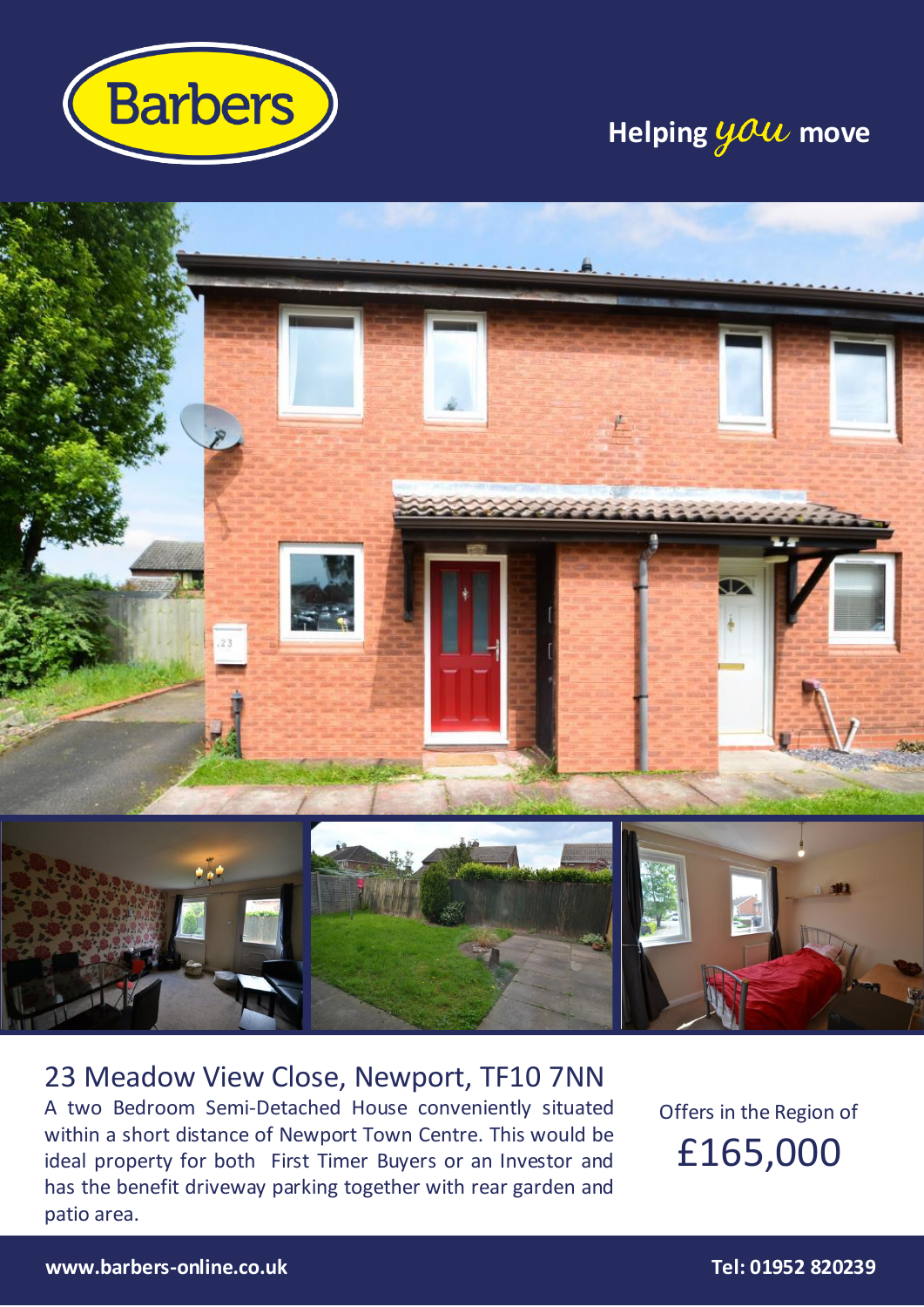# 23 Meadow View Close, Newport, TF10 **7NN** 7NN

### **Overview**

- Two Bedroom Semi Detached **House**
- Ideal for First Time Buyer or Investor
- Kitchen
- Lounge
- Bathroom
- Garden with Patio Area
- Driveway Parking
- Within Walking Distance of Town **Centre**
- EPC Rating D



### **Brief Description**

Meadow View Close is a two bedroom Semi-Detached House, conveniently located within a short distance of Newport Town Centre. The property has a Kitchen, good sized Lounge with door leading to the Gardens.

The two Bedrooms are of a good size and there is a family Bathroom. Externally there is a gravelled front Garden area utilised for Parking and to the side of this there is a tarmacadam driveway with Parking for several cars. There is a side garden and gate leading to the rear Garden with paved Patio, panel fencing, lawned garden and timber Garden Shed.

miles from Newport's busy High<br>C Newport's highly regarded Primary, High and Grammar Schools. Street, with its mix of shops, within the catchment area of

A wider selection of shops, amenities Manchester are in commutable and employment opportunities are connections from Telford and distance.

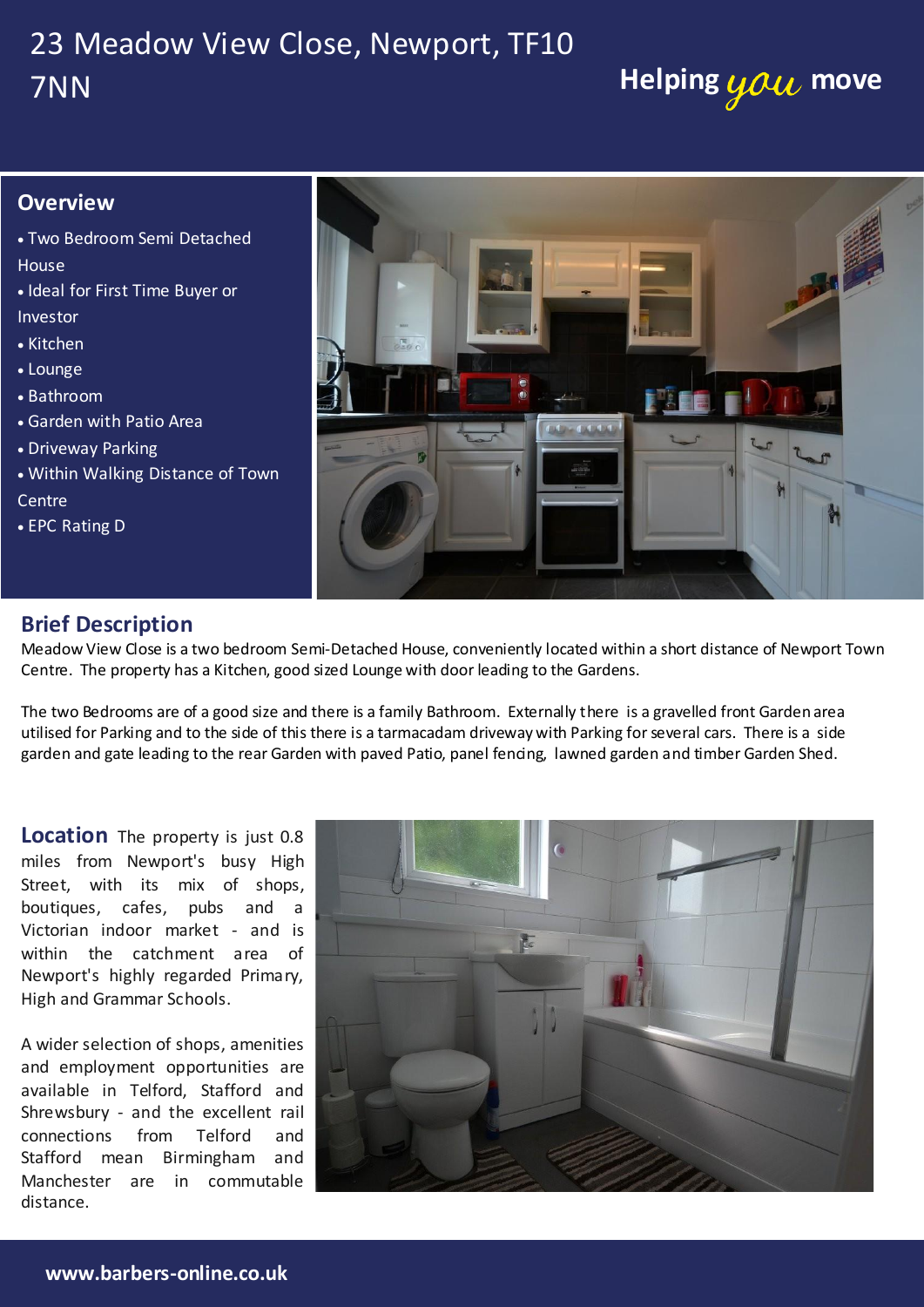# **Your Local Property Experts 01952 820239**



#### **Useful Information**

**TO VIEW THIS PROPERTY:** Please contact our Newport Office, 30 High Street, Newport, TF10 7AQ or call us on 01952 820239. Email[: Newport@barbers-online.co.uk](mailto:Newport@barbers-online.co.uk)

**SERVICES:** We are advised that all mains services are available. Barbers have not tested any apparatus, equipment, fittings etc or services to this property, so cannot confirm that they are in working order or fit for purpose. A buyer is recommended to obtain confirmation from their Surveyor or Solicitor.



**LOCAL AUTHORITY:** Telford & Wrekin 4JG. Tel: 01952 380000 **LOCAL AUTHORITY:** Telford & Wrekin Council, Southwater One, Southwater Square, Southwater Way, Telford, TF3

PROPERTY INFORMATION: We believe this information to be accurate, but it cannot be guaranteed. The fixtures, fittings, appliances and mains services have not been tested. If there is any point which is of particular importance, please obtain professional confirmation. All measurements quoted are approximate. These particulars do not constitute a contract or part of a contract.



**DIRECTIONS:** From our office, head north on High Street. At the roundabout, take the second exit onto Stafford Street, turn right onto Broadway, turn left onto Meadow Road, turn left onto Meadow View Road then turn left onto Meadow View Close where the property will be identified by our For Sale Board.

**AML REGULATIONS:** To ensure compliance with the latest Anti Money Laundering Regulations all intending purchasers must produce identification documents prior to the issue of sale confirmation. To avoid delays in the buying process please provide the required documents as soon as possible.